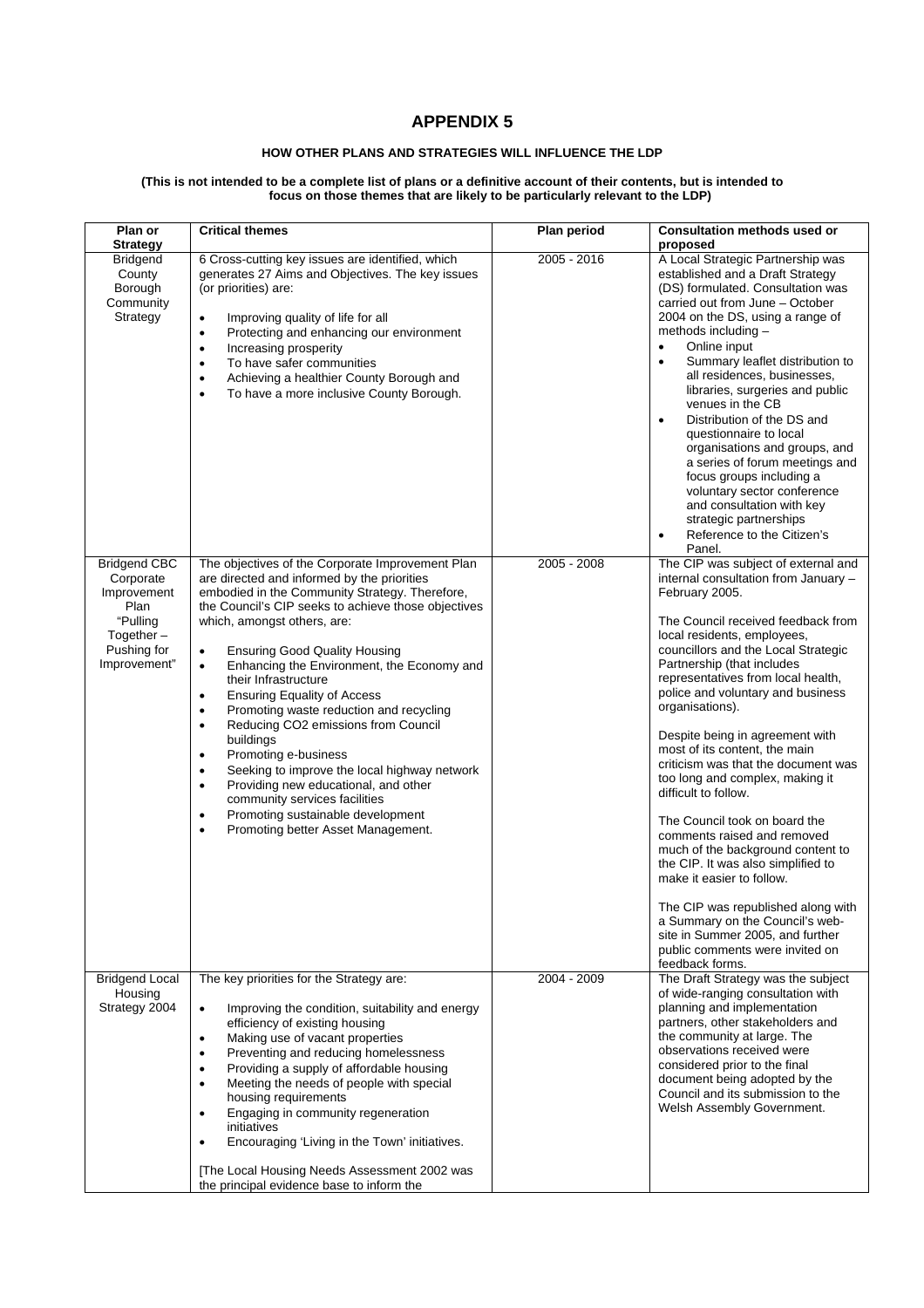| Plan or<br><b>Strategy</b>                                                                        | <b>Critical themes</b>                                                                                                                                                                                                                                                                                                                                                                                                                                                                                                                                                                                                                                                                                                                                             | Plan period                                                                                                                                                                                                                                                                                                                                                                                                                                                                                                                                                                                                                                                                                                                                                                                                                                                                                                                                                                                                              | <b>Consultation methods used or</b><br>proposed                                                                                                                                                                                                                                                                                                                                                                                                                                                                                                                                                                                                                                                                                                                                                                                                               |
|---------------------------------------------------------------------------------------------------|--------------------------------------------------------------------------------------------------------------------------------------------------------------------------------------------------------------------------------------------------------------------------------------------------------------------------------------------------------------------------------------------------------------------------------------------------------------------------------------------------------------------------------------------------------------------------------------------------------------------------------------------------------------------------------------------------------------------------------------------------------------------|--------------------------------------------------------------------------------------------------------------------------------------------------------------------------------------------------------------------------------------------------------------------------------------------------------------------------------------------------------------------------------------------------------------------------------------------------------------------------------------------------------------------------------------------------------------------------------------------------------------------------------------------------------------------------------------------------------------------------------------------------------------------------------------------------------------------------------------------------------------------------------------------------------------------------------------------------------------------------------------------------------------------------|---------------------------------------------------------------------------------------------------------------------------------------------------------------------------------------------------------------------------------------------------------------------------------------------------------------------------------------------------------------------------------------------------------------------------------------------------------------------------------------------------------------------------------------------------------------------------------------------------------------------------------------------------------------------------------------------------------------------------------------------------------------------------------------------------------------------------------------------------------------|
|                                                                                                   | development of the LHS. The Assessment provided<br>a survey of General Needs households and an<br>additional survey of Special Needs households. It<br>also concluded that over the next five years there is<br>likely to be an annual shortfall of 234 affordable<br>homes in the CB, with a large shortage for                                                                                                                                                                                                                                                                                                                                                                                                                                                   |                                                                                                                                                                                                                                                                                                                                                                                                                                                                                                                                                                                                                                                                                                                                                                                                                                                                                                                                                                                                                          |                                                                                                                                                                                                                                                                                                                                                                                                                                                                                                                                                                                                                                                                                                                                                                                                                                                               |
| <b>Bridgend Local</b><br><b>Transport Plan</b><br>and subsequent<br>Annual<br>Progress<br>Reports | accommodation suitable for single persons.]<br>To meet the seven policy objectives of the LTP the<br>need for six strategies was identified, after<br>consultation, with associated programmes of work<br>and a range of targets to be met. These strategies<br>deal with:<br>Road Traffic Reduction<br>$\bullet$<br><b>Road Safety</b><br>٠<br><b>Public Transport</b><br>٠<br>Parking<br>$\bullet$<br>Managing the Transportation Network (and)<br><b>Cycling and Walking</b><br>$\bullet$                                                                                                                                                                                                                                                                       | $2005 - 2010$<br>The original LTP was<br>approved in 2001, and<br>covered the period up to<br>2005. Through Annual<br>Progress Reports, the<br>current LTP<br>Implementation<br>Programme is $2005/06$ -<br>2009/10. Bridgend CBC<br>is one of the 10 member<br>authorities which form<br>the South East Wales<br><b>Transport Alliance</b><br>(Sewta)<br>[The Transport (Wales)<br>Bill (HL Bill 26) places a<br>duty on the National<br>Assembly to produce a<br><b>Wales Transport</b><br>Strategy, and local<br>transport authorities must<br>develop policies for the<br>implementation of the<br>WTS in their LTPs.<br>However, there is a<br>possibility that any or all<br>of the current four<br>voluntary transport<br>consortia in Wales may<br>be replaced with new,<br>Assembly determined,<br>Joint Transport<br>Authorities. Hence the 22<br>current LTPs for each<br>local authority in Wales<br>may be replaced by four<br>new Local ('Regional')<br><b>Transport Plans during</b><br>the Plan Period.] | The whole process of LTP<br>preparation was subject to extensive<br>public participation.<br>The latest consultation and<br>stakeholder involvement on the<br>Annual Progress Report 2005 was<br>progressed via the County Borough<br>Council's Consultation Strategy.<br>This has been designed to develop<br>local awareness and to encourage<br>local participation in Authority-wide<br>issues in addition to the normal and<br>statutory procedures for<br>transportation issues. Public attitude<br>surveys were undertaken in<br>Bridgend,<br>Porthcawl and Maesteg, which<br>included accessibility issues.<br>Independent marketing consultants<br>undertook 1500 telephone surveys<br>plus 1000 interviews.<br>(Consultation on the Bridgend<br>Community Strategy also revealed<br>that transportation issues were key<br>cross-cutting elements.) |
| <b>Bridgend</b><br>Health, Social<br>Care &<br>Wellbeing<br>Strategy                              | The Strategy addresses three main issues, i.e.<br>social inclusion, lifestyle, and health and social<br>care. Each issue has a strategic aim with local<br>priorities detailed in an action plan. Those strategic<br>aims with particular relevance to LDP preparation<br>include:<br>Community participation in the planning and<br>٠<br>delivery of services, to ensure local services<br>respond to local needs.<br>Protection of the environment of the CB, and<br>$\bullet$<br>promotion of environmental management.<br>Provision of appropriate warm affordable<br>$\bullet$<br>housing for the people of the CB.<br>Improvement of access to local services<br>$\bullet$<br>through support for the establishment of a<br>Community Transport Partnership. | 2005 - 2008                                                                                                                                                                                                                                                                                                                                                                                                                                                                                                                                                                                                                                                                                                                                                                                                                                                                                                                                                                                                              | A needs assessment for the CB was<br>published in November<br>2003 and a formal period of<br>consultation took place until January<br>2004. A range of opportunities were<br>taken to capture people's views<br>including community events,<br>presentations to interest groups,<br>reference to partnership forums, and<br>targeting of the Citizens' Panel.<br>Consultation on the Draft Strategy<br>took place from July to October<br>2004. Feedback was received from<br>individuals, through<br>Voluntary Organisations, focus<br>groups, statutory authority<br>employees, and the Welsh<br>Assembly Government.<br>The two consultation processes<br>gave very similar results in terms of<br>cross-cutting issues that people<br>were concerned about, and which                                                                                     |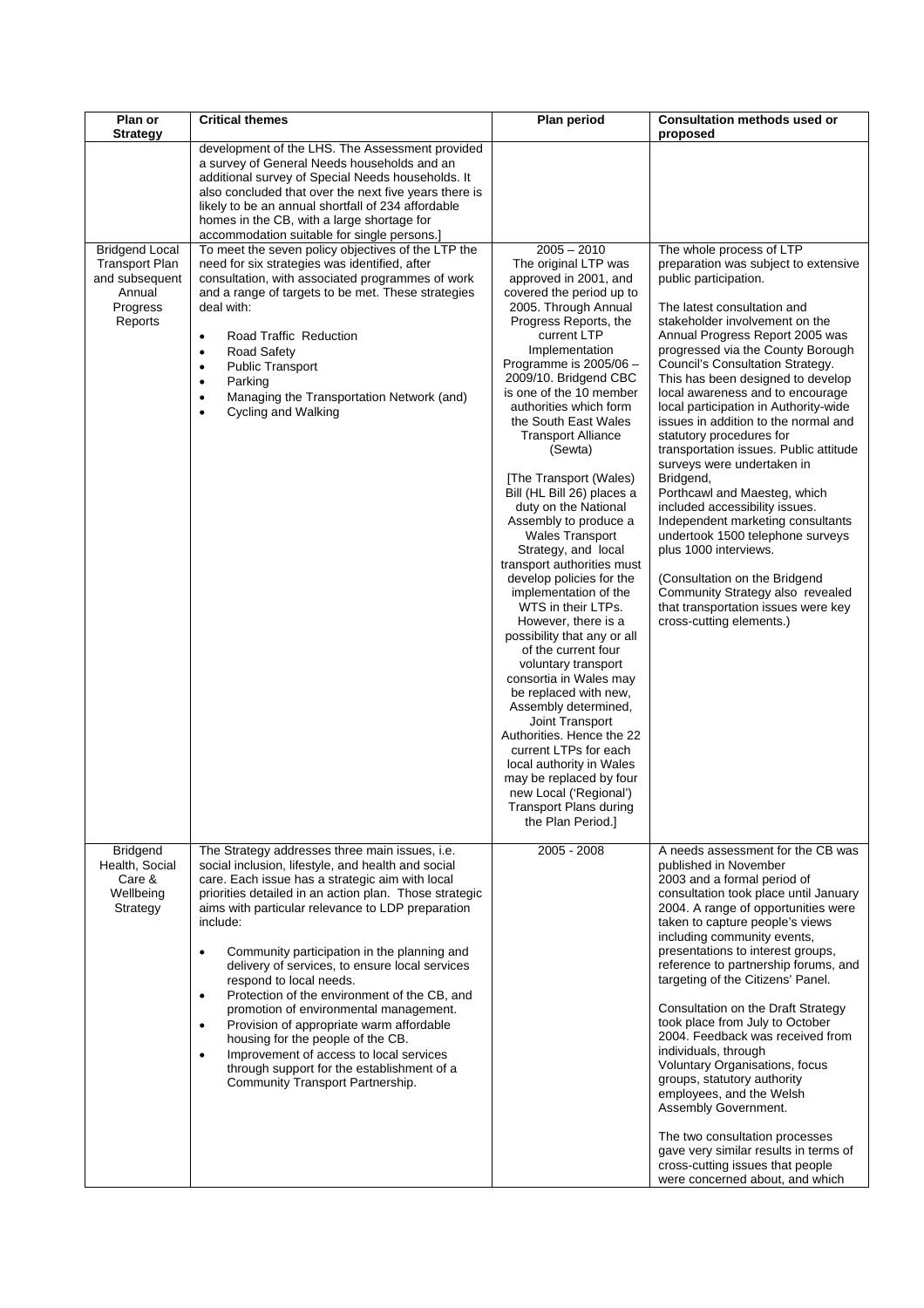| Plan or                                                                                             | <b>Critical themes</b>                                                                                                                                                                                                                                                                                                                                                                                                                                                                                                                                                                                                                                                                                                                                                                                                                                                              | <b>Plan period</b>                                      | <b>Consultation methods used or</b><br>proposed                                                                                                                                                                                                                                                                                                                                                                                                                                                                                                                                                                                                                                                                                                                                                                                 |
|-----------------------------------------------------------------------------------------------------|-------------------------------------------------------------------------------------------------------------------------------------------------------------------------------------------------------------------------------------------------------------------------------------------------------------------------------------------------------------------------------------------------------------------------------------------------------------------------------------------------------------------------------------------------------------------------------------------------------------------------------------------------------------------------------------------------------------------------------------------------------------------------------------------------------------------------------------------------------------------------------------|---------------------------------------------------------|---------------------------------------------------------------------------------------------------------------------------------------------------------------------------------------------------------------------------------------------------------------------------------------------------------------------------------------------------------------------------------------------------------------------------------------------------------------------------------------------------------------------------------------------------------------------------------------------------------------------------------------------------------------------------------------------------------------------------------------------------------------------------------------------------------------------------------|
| <b>Strategy</b>                                                                                     |                                                                                                                                                                                                                                                                                                                                                                                                                                                                                                                                                                                                                                                                                                                                                                                                                                                                                     |                                                         | could be tackled. All comments were<br>taken into account and incorporated<br>where appropriate into the Strategy.                                                                                                                                                                                                                                                                                                                                                                                                                                                                                                                                                                                                                                                                                                              |
| <b>Bridgend CB</b><br>Sustainable<br>Economic<br>Regeneration<br>Strategy and<br><b>Action Plan</b> | The original Strategy was produced in September<br>2000. This was replaced in June 2003 by a new<br>Strategy which provides the 'central justification,<br>co-ordinating and reference document' for<br>economic regeneration activity in the CB over the<br>15 year period 2003 - 2018.<br>The new Strategy is supported by a 3 year Action<br>Plan that identifies projects and actions to initiate<br>movement in the identified strategic priorities.<br>Four sub-programmes are suggested within the<br>Action Programme, each of which has relevance to<br>LDP preparation:<br>Town Centre Renewal.<br>$\bullet$<br>Strategic Infrastructure and Environmental<br>$\bullet$<br>Enhancement<br>Replenishing the Shopping, Leisure, and<br>$\bullet$<br>Tourism Offer of the CB.<br>Defining a New Sub-Regional Role and<br>$\bullet$<br>Communicating The Vision (for the CB). | 2003/04 - 2014/2019<br>Action Plan 2003/04 -<br>2005/06 | Consultation and consideration of<br>the Council's partners and<br>stakeholders' views took place over<br>the period July 2002 - May 2003.<br>Consultation on a Draft report took<br>place during January - February<br>2003. 'Many comments' were<br>received and these were all<br>addressed by the Council's<br>appointed consultants before<br>producing a final report on the<br>Strategy which was considered and<br>endorsed by Council in June 2003.<br>The consultants final report was<br>endorsed in principle by the Council<br>as a draft Strategy and Action Plan<br>for further consideration and<br>development.<br>The Bridgend CB Objective 1<br>Partnership took forward the draft<br>Strategy and Action Plan.                                                                                              |
| Regional Waste<br>Plan for the<br>South West<br><b>Wales Region</b>                                 | The specific aim of the Plan is to provide a land use<br>planning framework at the Regional level. Each<br>constituent LPA will then use the Plan to develop<br>its own development plan to determine potentially<br>suitable locations for the range and type of facilities<br>needed to manage waste arising within its own<br>area.<br>The Plan highlights the heavy reliance on landfilling<br>(at 2003), a situation that needs to change as we<br>move into a new era of sustainable waste<br>management, and sets out options and capacities<br>for each 'waste stream' for the year 2013.                                                                                                                                                                                                                                                                                   | $2003 - 2013$<br>(to be reviewed every 3<br>years)      | The Plan was produced through the<br>joint working of local government<br>within the South West Wales<br>Region, the National Assembly, the<br>waste management industry, the<br>EA, and other relevant stakeholders.<br>In order to obtain the views of the<br>public and stakeholders,<br>consultation was undertaken on the<br>options for dealing with waste. This<br>involved a postal questionnaire with<br>a representative sample of<br>householders, focus groups with<br>residents, a questionnaire survey of<br>stakeholders and interviews with a<br>sample selection of industrialists.<br>Exhibitions were held throughout the<br>region and interests invited.<br>The consultation exercise clearly<br>endorsed a 'Do More' option (6), i.e.<br>meeting 2020 targets by 2013, as<br>the foundation for the Plan. |
| <b>Bridgend LEA</b><br>Draft Single<br><b>Education Plan</b><br>2006-2008                           | The Plan seeks to bring together within a coherent<br>integrated approach elements of other Statutory<br>Plans - the School Organisation Plan, the Early<br>Years Development Plan and the Behaviour<br>Support Plan.<br>Its themes focus on:<br>How Schools, the Council and other partners<br>$\bullet$<br>work together<br>Future targets and timescales<br>٠<br>Improving pupil achievements<br>$\bullet$<br>Building success for all<br>$\bullet$<br>School provision in communities<br>٠<br>Making the right provision<br>$\bullet$<br>The latter has particular implications for land use                                                                                                                                                                                                                                                                                    | 2002 - 2006                                             | Currently, or shortly to be placed on<br>public consultation.                                                                                                                                                                                                                                                                                                                                                                                                                                                                                                                                                                                                                                                                                                                                                                   |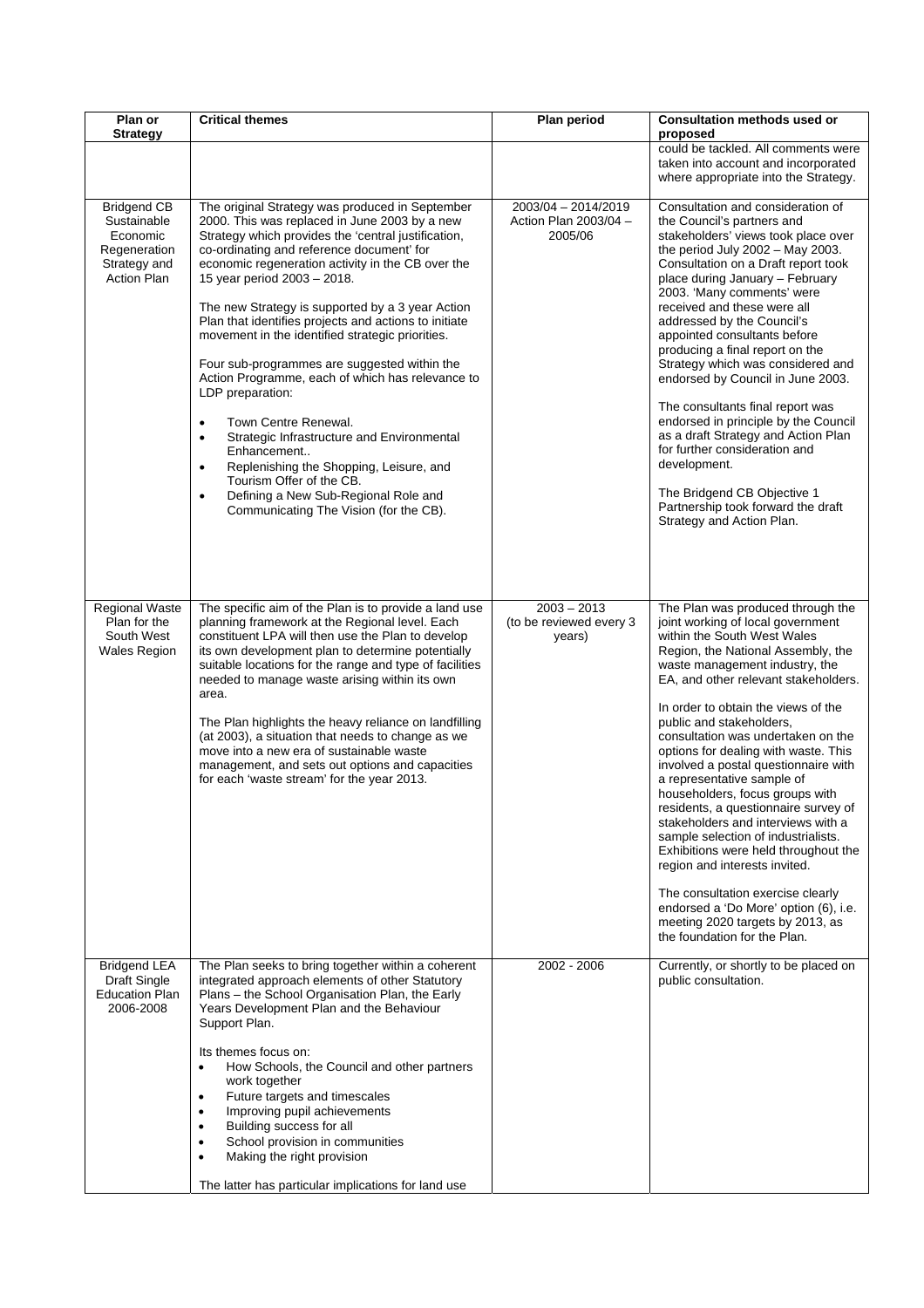| Plan or<br><b>Strategy</b>                                                                               | <b>Critical themes</b>                                                                                                                                                                                                                                                                                                                                                                                                                                                                                                                                                                                                                                                                                                                                                                                                                                                                                                                                                                                                                                                                                                                                                                                                                                                                                                                                                                                                                                                                                                                                                                                                                                                                                   | Plan period | <b>Consultation methods used or</b><br>proposed                                                                                                                                                                                                                                                                                                                                                                                                                                                        |
|----------------------------------------------------------------------------------------------------------|----------------------------------------------------------------------------------------------------------------------------------------------------------------------------------------------------------------------------------------------------------------------------------------------------------------------------------------------------------------------------------------------------------------------------------------------------------------------------------------------------------------------------------------------------------------------------------------------------------------------------------------------------------------------------------------------------------------------------------------------------------------------------------------------------------------------------------------------------------------------------------------------------------------------------------------------------------------------------------------------------------------------------------------------------------------------------------------------------------------------------------------------------------------------------------------------------------------------------------------------------------------------------------------------------------------------------------------------------------------------------------------------------------------------------------------------------------------------------------------------------------------------------------------------------------------------------------------------------------------------------------------------------------------------------------------------------------|-------------|--------------------------------------------------------------------------------------------------------------------------------------------------------------------------------------------------------------------------------------------------------------------------------------------------------------------------------------------------------------------------------------------------------------------------------------------------------------------------------------------------------|
|                                                                                                          | policy.                                                                                                                                                                                                                                                                                                                                                                                                                                                                                                                                                                                                                                                                                                                                                                                                                                                                                                                                                                                                                                                                                                                                                                                                                                                                                                                                                                                                                                                                                                                                                                                                                                                                                                  |             |                                                                                                                                                                                                                                                                                                                                                                                                                                                                                                        |
| <b>Brigdend</b><br>County<br>Borough<br>Tourism<br>Strategy                                              | The strategy provides an agreed framework that<br>reflects the views of the tourism industry and aims<br>to develop, coordinate and manage tourism in<br>order to maximise its benefits to the local economy<br>whilst minimising any adverse effects on local<br>communities and the environment.                                                                                                                                                                                                                                                                                                                                                                                                                                                                                                                                                                                                                                                                                                                                                                                                                                                                                                                                                                                                                                                                                                                                                                                                                                                                                                                                                                                                       | 2002-2006   | Initial public consultation Draft<br>Strategy September - October<br>2001, through libraries, the Council's<br>website and its offices. Comments<br>on the draft compiled and reportyed<br>to Council.<br>Discussion papers and stakeholder<br>meetings held via the Bridgend<br>Tourism Forum and Arts and<br>Tourism Working Group.<br>Public consultation took on board<br>views of the Tourism Industry.<br>Final Strategy also published for<br>further public consultation prior to<br>adoption. |
| A Revised<br>Tourism<br>Strategy for<br>South East<br><b>Wales</b> (Capital<br>Regional<br>Tourism) 2003 | The role of the CRT and the other three Regional<br>Tourism Plans is to seek to improve the<br>competitiveness and performance of their<br>respective regions in Wales.<br>In respect of the region (which includes Bridgend)<br>its development as a major tourism destination is<br>the main aim, based on facilities for conferences,<br>meetings and incentives, coupled with existing<br>leisure opportunities. The latter may have regional<br>land use & strategy implications. The Strategy is<br>accompanied by an Action Plan.                                                                                                                                                                                                                                                                                                                                                                                                                                                                                                                                                                                                                                                                                                                                                                                                                                                                                                                                                                                                                                                                                                                                                                 | 2002 - 2005 | No details of Consultation<br>undertaken available.                                                                                                                                                                                                                                                                                                                                                                                                                                                    |
| <b>Bridgend</b><br>Community<br>Safety<br>Partnership<br>Crime<br>and<br><b>Disorder</b><br>Strategy     | Bridgend Community Safety Partnership aims to<br>make Bridgend County Borough a safer place to<br>live, work, visit and invest in. This will be achieved<br>through agreed targets and performance<br>management to reduce overall recorded crime by<br>17.5% by the end of March 2008.<br>Addressing the issue of Community Safety requires<br>a holistic approach, tackling the needs of both<br>individuals and communities to enable them to feel<br>safer and enjoy increased opportunities within their<br>local communities. Consequently a wide range of<br>agencies are represented within the Partnership to<br>ensure a balanced approach to the issues of crime<br>reduction, prevention and addressing social<br>inclusion.<br>The Bridgend Community Safety Partnership Crime<br>and Disorder Strategy 2005-2008 sets out how the<br>Partnership aims to address the Community Safety<br>Agenda within the County Borough. Targets<br>contained within Bridgend Community Safety<br>Partnership Crime and Disorder Strategy are<br>reflected by Home Office and locally agreed<br>targets.<br>Crime reporting, detection and conviction rates<br>form a key element of the Crime and Disorder<br>Strategy. Alongside these areas, issues including<br>gender, race, disability, road safety, supporting<br>vulnerable adults and alcohol related harm form an<br>equally important part of the complete Community<br>Safety agenda. To this end, the Crime and<br>Disorder Strategy aligns closely with the joint<br>Bridgend Community Strategy 2004-2016,<br>Bridgend Health, Social Care and Well-Being<br>Strategy 2005-2008 and Children and Young<br>People's Partnership Framework. | 2005 - 2008 | No details of Consultation available                                                                                                                                                                                                                                                                                                                                                                                                                                                                   |
| <b>Bridgend Young</b><br>People's<br>Partnership<br>Strategy                                             | The key 'drivers' for the Bridgend Young People's<br>Partnership are:<br>- Implementing the strategic (i.e. derived from the<br>Framework) priorities, the national priorities                                                                                                                                                                                                                                                                                                                                                                                                                                                                                                                                                                                                                                                                                                                                                                                                                                                                                                                                                                                                                                                                                                                                                                                                                                                                                                                                                                                                                                                                                                                           | 2004 - 2008 | No details of Consultation available                                                                                                                                                                                                                                                                                                                                                                                                                                                                   |